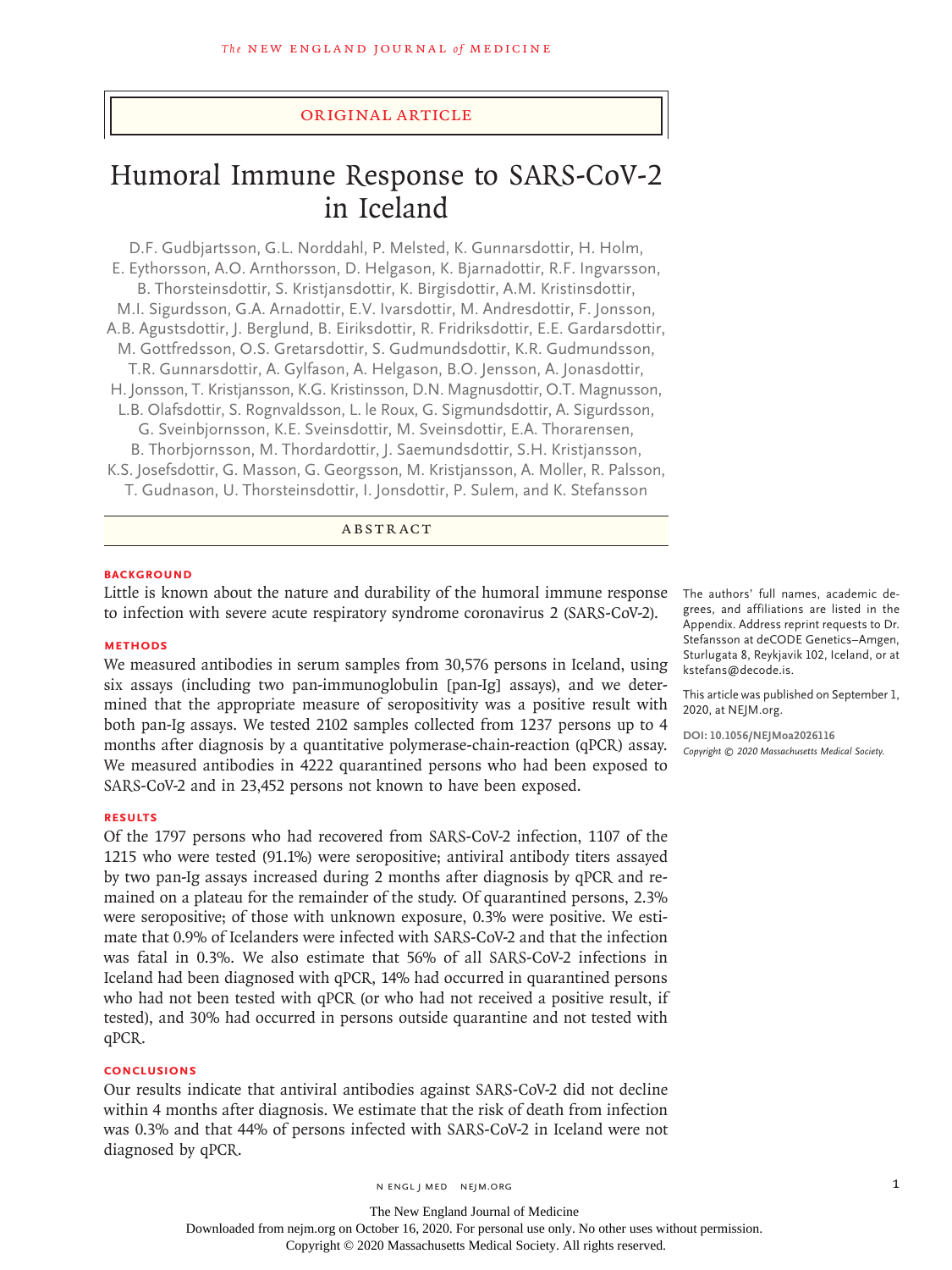EVERE ACUTE RESPIRATORY SYNDROME<br>
coronavirus 2 (SARS-CoV-2), causing coro-<br>
navirus disease 2019 (Covid-19), emerged in<br>
December 2019.<sup>1</sup> Seroconversion of most patients evere acute respiratory syndrome coronavirus 2 (SARS-CoV-2), causing coronavirus disease 2019 (Covid-19), emerged in with Covid-19 occurs between 7 and 14 days after diagnosis.<sup>2,3</sup> A study of  $61,000$  persons in Spain showed that 5% of the population had formed antibodies against the spike and nucleoproteins and that approximately one third of infected persons were asymptomatic.4 It was suggested that a substantial fraction of those infected become antibody-negative early in the convalescence period.<sup>5</sup> Several studies have reported a higher prevalence<sup>4</sup> and levels<sup>3,5</sup> of SARS-CoV-2 antibodies in severely ill patients than in those with no or mild symptoms.

The infection fatality risk of SARS-CoV-2 is difficult to estimate because the total number of diagnosed and undiagnosed cases is needed as the denominator. The infection fatality risk was reported as 0.4% in a small German town after carnival festivities,<sup>6</sup> 0.6% on the Diamond Princess cruise ship, $7$  and 0.66% in China.<sup>8</sup>

Well-validated serologic assays for SARS-CoV-2 are urgently needed. Several small comparative studies of commercial SARS-CoV-2 antibody assays have been published. $9-12$  A highly specific assay is required for screening populations with a low seroprevalence, such as that in Iceland.

The first case of SARS-CoV-2 infection in Iceland was confirmed on February 28, 2020, and by April 30 the epidemic had to a large extent receded.13 During this period, 1797 cases were diagnosed by quantitative polymerase-chainreaction (qPCR), in contrast with only 13 new cases diagnosed between April 30 and June 15. Testing by qPCR has been extensive in Iceland: 15% of the population (54,436 persons) had been tested with qPCR by June 15.

The aim of this study was to assess SARS-CoV-2 seroprevalence in the population of Iceland and to assess longitudinal changes in antibody levels within the first 4 months after SARS-CoV-2 infection and how the changes correlate with sex, age, existing phenotypes, and Covid-19 symptoms. We screened for SARS-Cov-2 reactive serum antibodies, using six different assays, in two groups of qPCR-positive persons and six groups of persons who had not been tested with qPCR or who had been tested and received negative results (Fig. 1; and Tables S1 and S2 in Supplementary Appendix 1, available with the full text of this article at NEJM.org).

#### METHODS

#### **Ethical Considerations**

The study was approved by the National Bioethics Committee of Iceland. The Health Care sample collection was performed on behalf of Icelandic health authorities in agreement with the Act no. 19/1997 on Health Security and Communicable Diseases. Participants who were part of the other sample collections provided written informed consent.

#### **Antibody Measurements**

We measured SARS-CoV-2–specific antibodies in up to 30,576 persons with six established assays, targeting pan-immunoglobulin (pan-Ig: IgM, IgG, and IgA) antibodies against the nucleoprotein (N) (Roche); pan-Ig antibodies against the receptor binding domain (RBD) in the S1 subunit of the spike protein (pan-Ig anti–S1-RBD) (Wantai); IgM and IgG antibodies against N (IgM anti-N and IgG anti-N) (EDI/Eagle); and IgG and IgA against the S1 subunit of the spike protein (IgG anti-S1 and IgA anti-S1) (Euroimmun). Thresholds for positivity were supplied by the assay manufacturers. We used the two pan-Ig antibody assays to evaluate seroprevalence, requiring positive results for both assays for a test result to be considered positive (Fig. S1 in Supplementary Appendix 1). To quantify antibody levels among qPCR-positive persons, we assayed antibodies against SARS-CoV-2 using IgG anti-N, IgM anti-N, IgG anti-S1, and IgA anti-S1.

## **Sample Collection**

We measured antibodies in two groups of qPCRpositive Icelanders and in six groups who had not been qPCR-tested or who had been tested and had received a negative result (Fig. 1). We collected samples from a group of hospitalized qPCR-positive persons and invited all qPCRpositive persons who had recovered from infection to donate samples, both shortly after recovery and again approximately 3 months after recovery (a total of 2102 samples from 1237 persons). We used two groups of samples collected before the pandemic (in 2017 and in early 2020) to evaluate assay specificity and to determine when the pandemic reached Iceland. We

The New England Journal of Medicine Downloaded from nejm.org on October 16, 2020. For personal use only. No other uses without permission.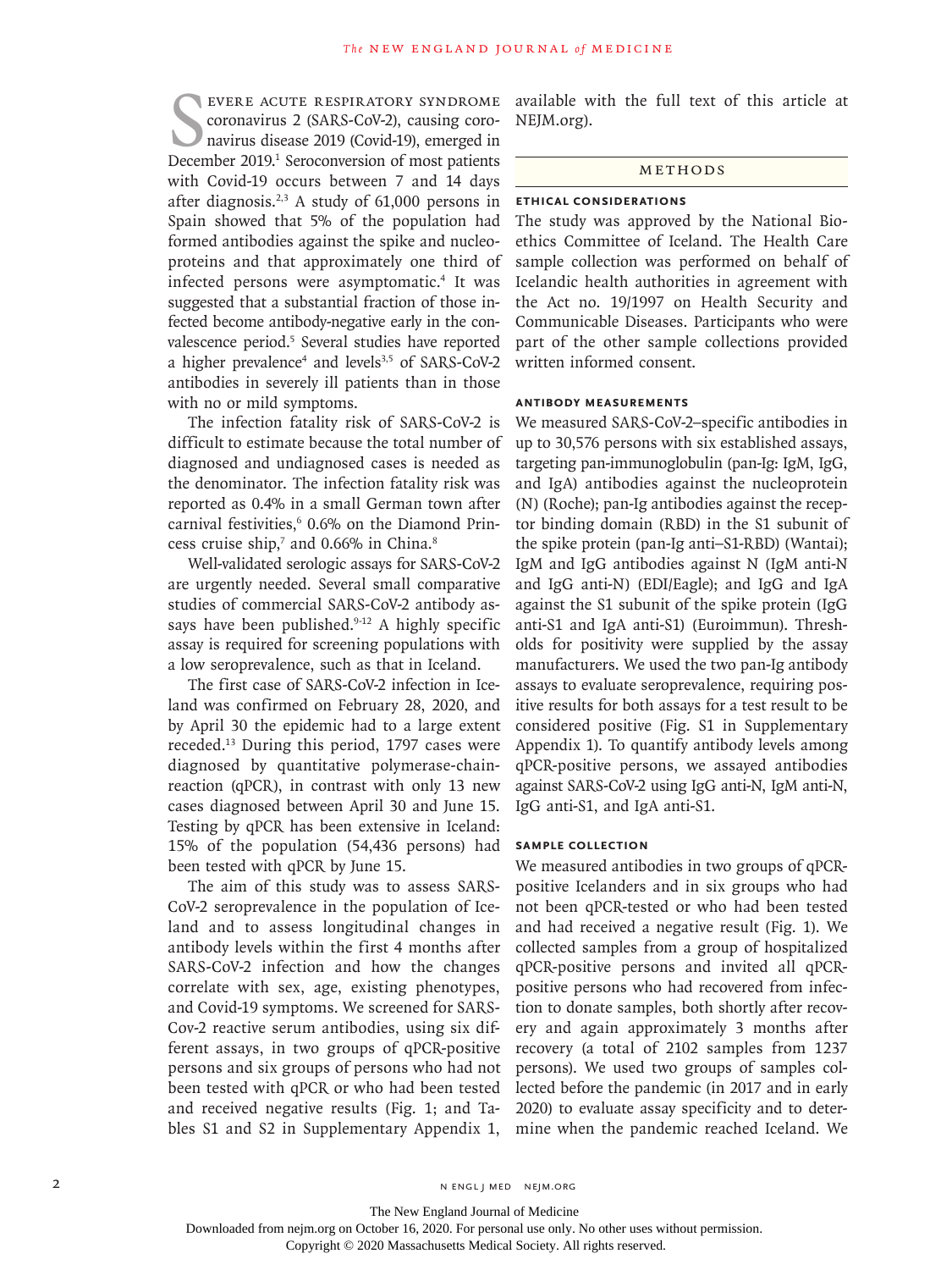

The New England Journal of Medicine

Downloaded from nejm.org on October 16, 2020. For personal use only. No other uses without permission.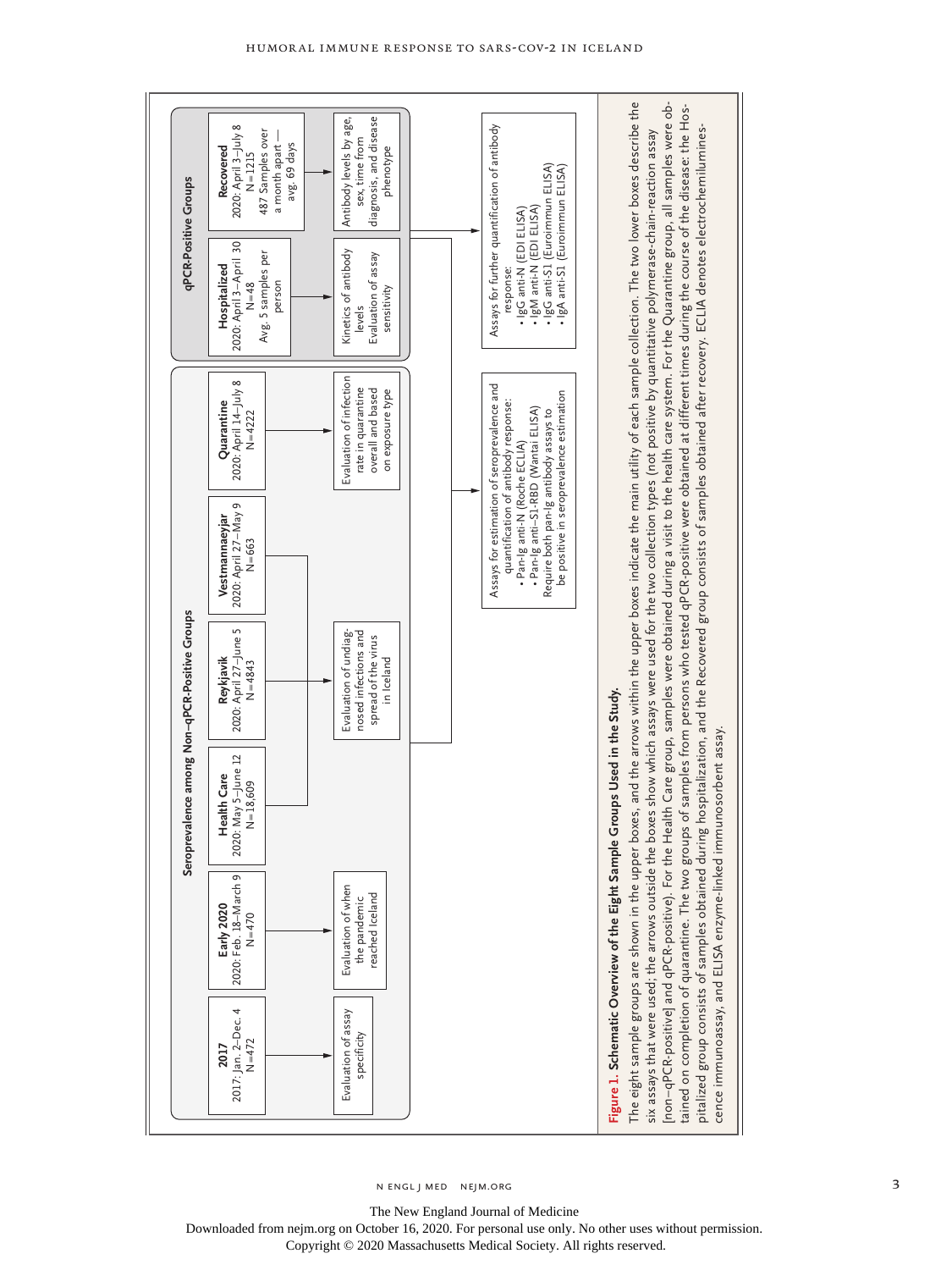collected samples from quarantined persons who had not tested qPCR-positive to evaluate infection during quarantine and the effect of exposure type on the probability of infection. We used three groups of samples collected from persons who had neither tested qPCR-positive nor been quarantined to evaluate seroprevalence outside quarantine and the spread of the virus in Iceland (the Health Care, Reykjavik, and Vestmannaeyjar sample groups, totaling 23,452 persons).

#### **Estimation of Infection Rate**

The largest of these six groups, the Health Care group, was enriched for older people. To estimate seroprevalence, we weighted this sample by region, sex, and age in the population (see Supplementary Appendix 1). To estimate the number of infected Icelanders, we added together the number of qPCR-positive persons, the number of quarantined persons times the estimated seroprevalence in this group, and the number of persons outside quarantine times the estimated seroprevalence outside quarantine. We estimated the percentage of Icelanders infected by dividing the number of infected persons by the number of Icelanders. We estimated the infection fatality risk by dividing the number of deaths from Covid-19 by the number of infected persons.

# **Antibody Levels, Age, Sex, and Clinical Characteristics**

We tested for associations of age, sex, preexisting conditions (27 phenotypes), and clinical outcome (35 characteristics) with antibody titers (for each of the six assays) in the most recent samples obtained from persons in the Recovered group. We recoded categorical clinical characteristics with their ordinal number in the analysis.

## **Statistical Analysis**

We used a likelihood ratio method to calculate confidence intervals of fractions with the Clopper–Pearson exact method when the estimated fraction was 0 or 1. To test for association between each clinical characteristic and antibody levels, we performed multiple regression analyses with the phenotype as a covariate and quantile normalized antibody levels as a response, adjusting for age, age squared, sex, and time since qPCR diagnosis, excluding the age and sex covariates when testing for association with age and sex, respectively. We quantile-normalized the antibody levels by ranking the levels and transforming them, using the inverse normal transform of the rank divided by one plus the number of observations. Effects estimates were reported in terms of standard deviations of antibody levels. We derived P values and confidence intervals from standard errors estimated by the multiple regression. We used Bonferroni correction to determine significance, with a threshold for significance of  $P < [0.05 \div 6(2 + 27 + 35)] = 0.00013$ . For effects of the exposure type on the probability of infection among quarantined persons, we used logistic regression to estimate the confidence intervals of odds ratios. We did not adjust confidence intervals for multiple testing.

# **RESULTS**

#### **Specificity of SARS-CoV-2 Antibody Assays**

Both assays measuring pan-Ig antibodies had low numbers of false positives among samples collected in 2017: there were 0 and 1 false positives for the two assays among 472 samples, results that compared favorably with those obtained with the single IgM anti-N and IgG anti-N assays (Table S3). Because of the low prevalence of SARS-CoV-2 infection in Iceland, we required positive results from both pan-Ig antibody assays for a sample to be considered seropositive (see Supplementary Methods in Supplementary Appendix 1). None of the samples collected in early 2020 group were seropositive, which indicates that the virus had not spread widely in Iceland before February 2020.

# **SARS-CoV-2 Antibodies among qPCR-Positive Persons**

Twenty-five days after diagnosis by qPCR, more than 90% of samples from recovered persons tested positive with both pan-Ig antibody assays, and the percentage of persons testing positive remained stable thereafter (Figs. 2 and S2). Hospitalized persons seroconverted more frequently and quickly after qPCR diagnosis than did nonhospitalized persons (Figs. 2 and S3). Of 1215 persons who had recovered (on the basis of results for the most recently obtained sample from persons for whom we had multiple samples), 1107 were seropositive (91.1%; 95% confidence interval [CI], 89.4 to 92.6) (Tables 1 and S4).

The New England Journal of Medicine

Downloaded from nejm.org on October 16, 2020. For personal use only. No other uses without permission.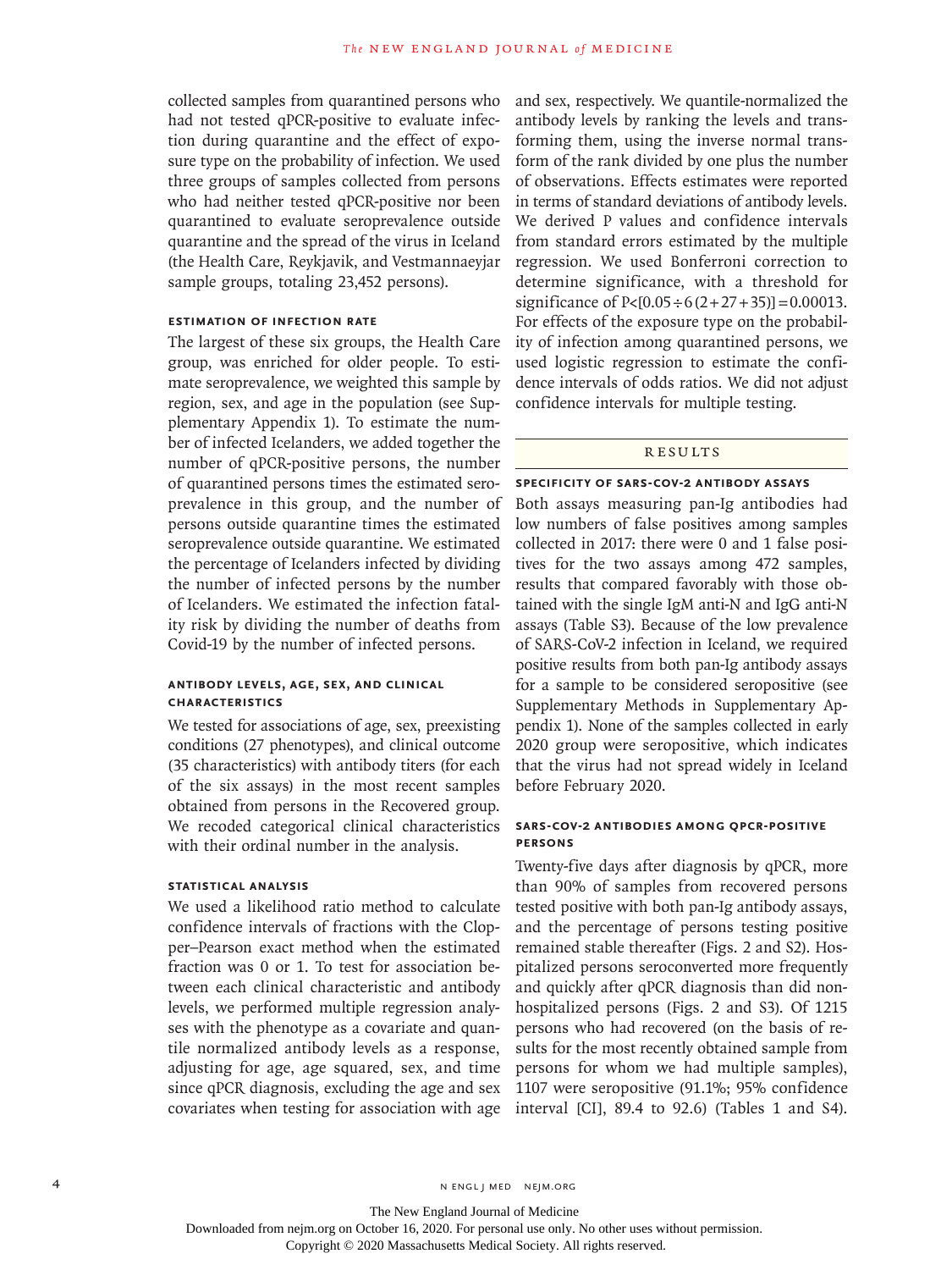

binding domain.

n engl j med nejm.org 5

The New England Journal of Medicine Downloaded from nejm.org on October 16, 2020. For personal use only. No other uses without permission.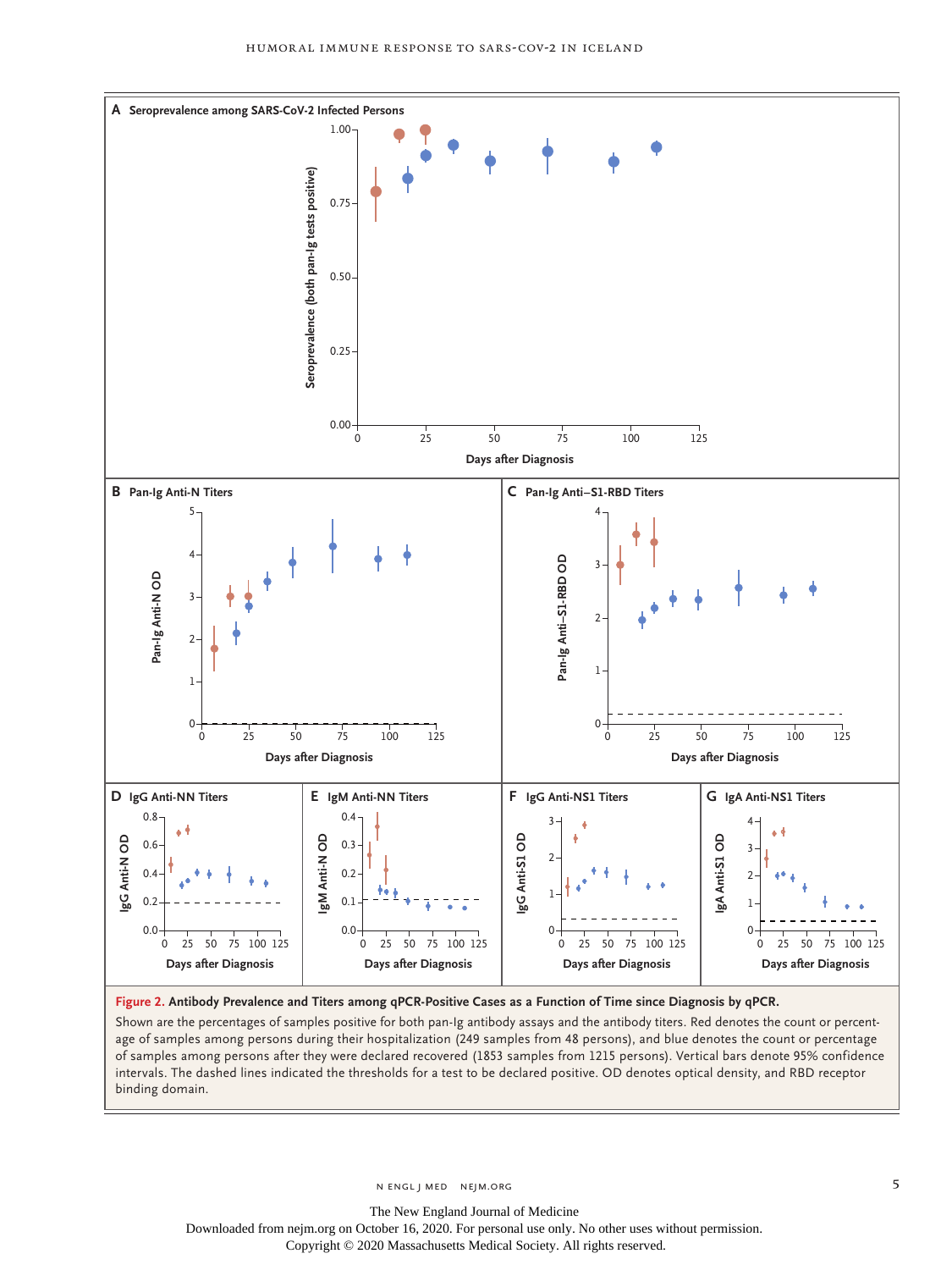|                             |                          |                   | Table 1. Prevalence of SARS-CoV-2 Antibodies by Sample Collection as Measured by Two Pan-Ig Antibody Assays.* |                   |                                       |
|-----------------------------|--------------------------|-------------------|---------------------------------------------------------------------------------------------------------------|-------------------|---------------------------------------|
| <b>Sample Collection</b>    | No. of Persons<br>Tested |                   | <b>Both Pan-Ig Antibody Assays Positive</b>                                                                   |                   | Either Pan-Ig Antibody Assay Positive |
|                             |                          | No. of<br>Persons | Frequency                                                                                                     | No. of<br>Persons | Frequency                             |
|                             |                          |                   | % (95% CI)                                                                                                    |                   | % (95% CI)                            |
| 2017                        | 472                      | $\mathbf{0}$      | $0.0(0.0-0.4)$                                                                                                | 1                 | $0.2(0.0-0.9)$                        |
| <b>Early 2020</b>           | 470                      | $\Omega$          | $0.0(0.0-0.4)$                                                                                                | 4                 | $0.9(0.3-2.0)$                        |
| Health care <sup>+</sup>    | 18,609                   | 39                | $0.2(0.2-0.3)$                                                                                                | 119               | $0.6(0.5-0.8)$                        |
| Reykjavik†                  | 4.843                    | 21                | $0.4(0.3-0.6)$                                                                                                | 38                | $0.8(0.6-1.1)$                        |
| Vestmannaeyjar <sup>+</sup> | 663                      | 3                 | $0.5(0.1-1.2)$                                                                                                | 7                 | $1.1(0.5-2.0)$                        |
| Quarantine                  | 4,222                    | 97                | $2.3(1.9-2.8)$                                                                                                | 131               | $3.1(2.6-3.7)$                        |
| Hospitalized                | 48                       | 45                | 93.8 (84.6-98.4)                                                                                              | 47                | $97.9(91.1 - 99.9)$                   |
| Recovered                   | 1,215                    | 1,107             | 91.1 (89.4-92.6)                                                                                              | 1,156             | 95.1 (93.8-96.3)                      |

\* The pan-Ig antibodies are anti-N and anti–S1-RBD. The latest available sample was used.

† Sampling restricted to persons who had not tested qPCR-positive and who had not been quarantined.

| Table 2. Results of Repeated Pan-Ig Antibody Tests among Recovered qPCR- |
|--------------------------------------------------------------------------|
| Diagnosed Persons.*                                                      |

| <b>First Sample</b> |                     |                    | <b>Second Sample</b>    |             |
|---------------------|---------------------|--------------------|-------------------------|-------------|
|                     | Neither<br>Positive | Single<br>Positive | <b>Both</b><br>Positive | Total       |
|                     |                     |                    | number (percent)        |             |
| Neither positive    | 19(3.9)             | 1(0.2)             | 2(0.4)                  | 22(4.5)     |
| Single positive     | 0                   | 12(2.5)            | 10(2.1)                 | 22(4.5)     |
| Both positive       | 1(0.2)              | 5(1.0)             | 437 (89.7)              | 443 (91.0)  |
| Total               | 20(4.1)             | 18(3.7)            | 449 (92.2)              | 487 (100.0) |

\* The two samples were obtained at least 30 days apart. For each sample, a person could be positive for neither test, for a single test, or for both tests. Shown are the number of persons with each result and the percentage of the overall (N=487).

> Since some diagnoses may have been made on the basis of false positive qPCR results, we determined that 91.1% represents the lower bound of sensitivity of the combined pan-Ig tests for the detection of SARS-CoV-2 antibodies among recovered persons.

> Among the 487 recovered persons with two or more samples, 19 (4%) had different pan-Ig antibody test results at different time points (Table 2 and Fig. S4). It is notable that of the 22 persons with an early sample that tested negative for both pan-Ig antibodies, 19 remained negative at the most recent test date (again, for both antibodies). One person tested positive for

both pan-Ig antibodies in the first test and negative for both in the most recent test.

The longitudinal changes in antibody levels among recovered persons were consistent with the cross-sectional results (Fig. S5); antibody levels were higher in the last sample than in the first sample when the antibodies were measured with the two pan-Ig assays, slightly lower than in the first sample when measured with IgG anti-N and IgG anti-S1 assays, and substantially lower than in the first sample when measured with IgM anti-N and IgA anti-S1 assays.

IgG anti-N, IgM anti-N, IgG anti-S1, and IgA anti-S1 antibody levels were correlated among the qPCR-positive persons (Figs. S5 and S6 and Table S5). Antibody levels measured with both pan-Ig antibody assays increased over the first 2 months after qPCR diagnosis and remained at a plateau over the next 2 months of the study. IgM anti-N antibody levels increased rapidly soon after diagnosis and then fell rapidly and were generally not detected after 2 months. IgA anti-S1 antibodies decreased 1 month after diagnosis and remained detectable thereafter. IgG anti-N and anti-S1 antibody levels increased during the first 6 weeks after diagnosis and then decreased slightly.

#### **SARS-CoV-2 Infection in Quarantine**

Of the 1797 qPCR-positive Icelanders, 1088 (61%) were in quarantine when SARS-CoV-2 infection was diagnosed by qPCR. We tested for antibodies

Downloaded from nejm.org on October 16, 2020. For personal use only. No other uses without permission.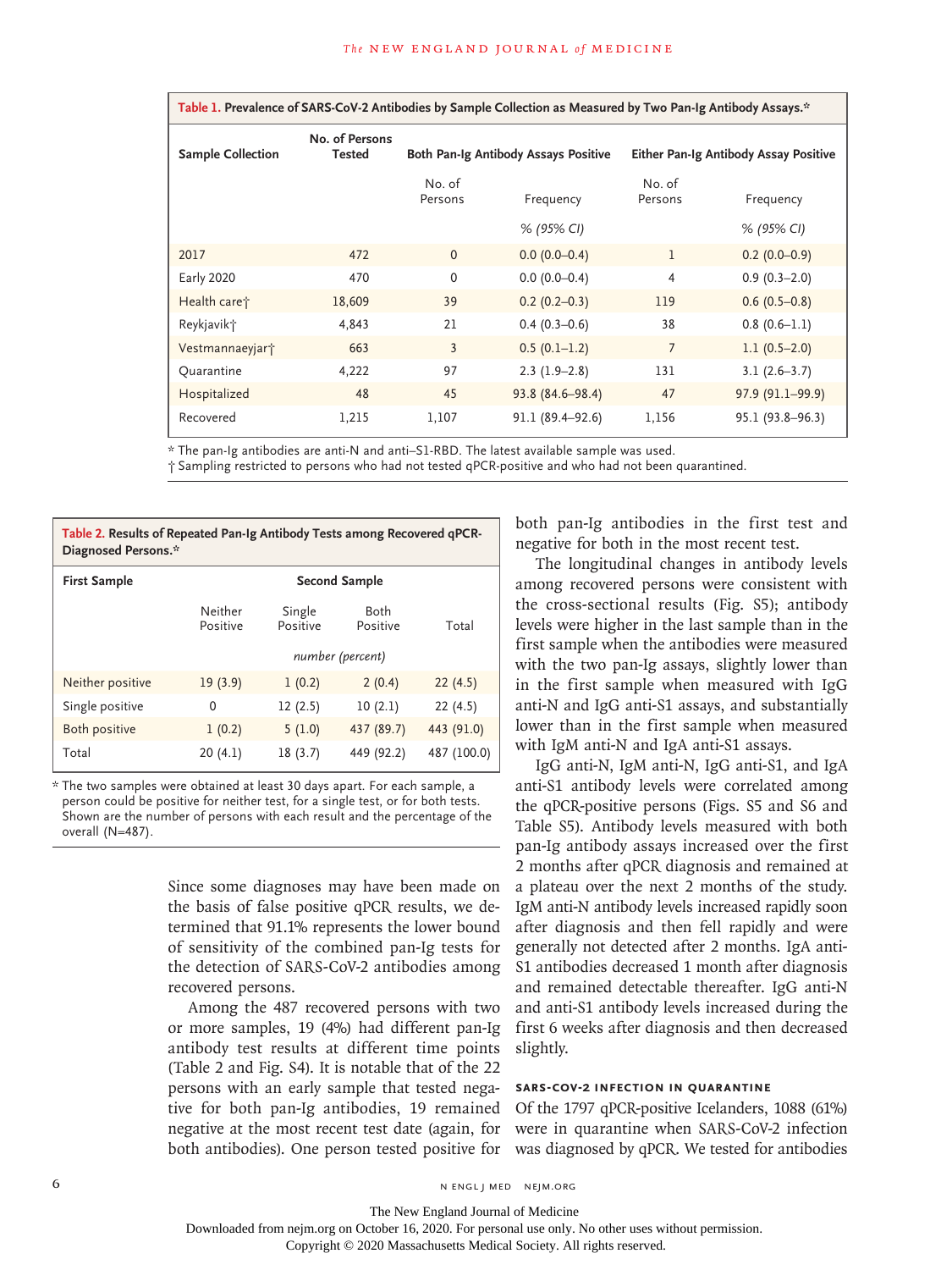| Table 3. SARS-CoV-2 Infection among Quarantined Persons According to Exposure Type and Presence of Symptoms.* |                   |               |                        |                          |               |                             |                          |
|---------------------------------------------------------------------------------------------------------------|-------------------|---------------|------------------------|--------------------------|---------------|-----------------------------|--------------------------|
| Variable                                                                                                      | No. of<br>Persons |               | qPCR                   |                          |               | Both Pan-Ig Antibody Assays |                          |
|                                                                                                               |                   | No.<br>Tested | No. Positive<br>$(\%)$ | OR (95% CI) <sup>+</sup> | No.<br>Tested | No. Positive<br>(%)         | OR (95% CI) <sup>+</sup> |
| No household exposure                                                                                         | 18,877            | 6839          | 689 (10.1)             |                          | 3700          | 52 $(1.4)$                  |                          |
| Household exposure                                                                                            | 1,889             | 1092          | 399 (36.5)             | $5.2(4.5-6.1)$           | 503           | 37(7.4)                     | $5.2(3.3-8.0)$           |
| No reported symptoms                                                                                          | 3,439             | 1421          | 142(10.0)              |                          | 1007          | 24(2.4)                     |                          |
| Reported symptoms                                                                                             | 1,639             | 1397          | 920 (65.9)             | $18.2(14.8-22.4)$        | 237           | 17(7.2)                     | $3.2(1.7-6.2)$           |

\* Exposure data were available for 7931 persons who had been tested with qPCR and 4203 tested for antibodies. Symptom data were available for 2818 persons who had been tested with qPCR and 1244 tested for antibodies. The effects of household exposure and symptoms were tested separately among all persons who were tested by qPCR and the collected subset of non qPCR-positive persons tested for antibodies. † The odds ratios (ORs) comparing exposed with nonexposed and symptomatic with nonsymptomatic were adjusted for sex, age, and age

squared.

among 4222 quarantined persons who had not tested qPCR-positive (they had received a negative result by qPCR or had simply not been tested). Of those 4222 quarantined persons, 97 (2.3%; 95% CI, 1.9 to 2.8) were seropositive (Table 1). Those with household exposure were 5.2 (95% CI, 3.3 to 8.0) times more likely to be seropositive than those with other types of exposure (Table 3); similarly, a positive result by qPCR for those with household exposure was 5.2 (95% CI, 4.5 to 6.1) times more likely than for those with other types of exposure. When these two sets of results (qPCR-positive and seropositive) were combined, we calculated that 26.6% of quarantined persons with household exposure and 5.0% of quarantined persons without household exposure were infected. Those who had symptoms during quarantine were 3.2 (95% CI, 1.7 to 6.2) times more likely to be seropositive and 18.2 times (95% CI, 14.8 to 22.4) more likely to test positive with qPCR than those without symptoms.

We also tested persons in two regions of Iceland affected by cluster outbreaks. In a SARS-CoV-2 cluster in Vestfirdir, 1.4% of residents were qPCRpositive and 10% of residents were quarantined. We found that none of the 326 persons outside quarantine who had not been tested by qPCR (or who tested negative) were seropositive. In a cluster in Vestmannaeyjar, 2.3% of residents were qPCR-positive and 13% of residents were quarantined. Of the 447 quarantined persons who had not received a qPCR-positive result, 4 were seropositive (0.9%; 95% CI, 0.3 to 2.1). Of the 663 outside quarantine in Vestmannaeyjar, 3 were seropositive (0.5%; 95% CI, 0.1 to 0.2%).

#### **SARS-CoV-2 Seroprevalence in Iceland**

None of the serum samples collected from 470 healthy Icelanders between February 18 and March 9, 2020, tested positive for both pan-Ig antibodies, although four were positive for the pan-Ig anti-N assay (0.9%), a finding that suggests that the virus had not spread widely in Iceland before March 9.

Of the 18,609 persons tested for SARS-CoV-2 antibodies through contact with the Icelandic health care system for reasons other than Covid-19, 39 were positive for both pan-Ig antibody assays (estimated seroprevalence by weighting the sample on the basis of residence, sex, and 10-year age category, 0.3%; 95% CI, 0.2 to 0.4). There were regional differences in the percentages of qPCR-positive persons across Iceland that were roughly proportional to the percentage of people quarantined (Table S6). However, after exclusion of the qPCR-positive and quarantined persons, the percentage of persons who tested positive for SARS-CoV-2 antibodies did not correlate with the percentage of those who tested positive by qPCR. The estimated seroprevalence in the random sample collection from Reykjavik (0.4%; 95% CI, 0.3 to 0.6) was similar to that in the Health Care group (0.3%; 95% CI, 0.2 to 0.4) (Table S6).

We calculate that 0.5% of the residents of Iceland have tested positive with qPCR. The 2.3% with SARS-CoV-2 seroconversion among persons in quarantine extrapolates to 0.1% of Icelandic residents. On the basis of this finding and the seroprevalence from the Health Care group, we estimate that 0.9% (95% CI, 0.8 to 0.9) of the

The New England Journal of Medicine

Downloaded from nejm.org on October 16, 2020. For personal use only. No other uses without permission.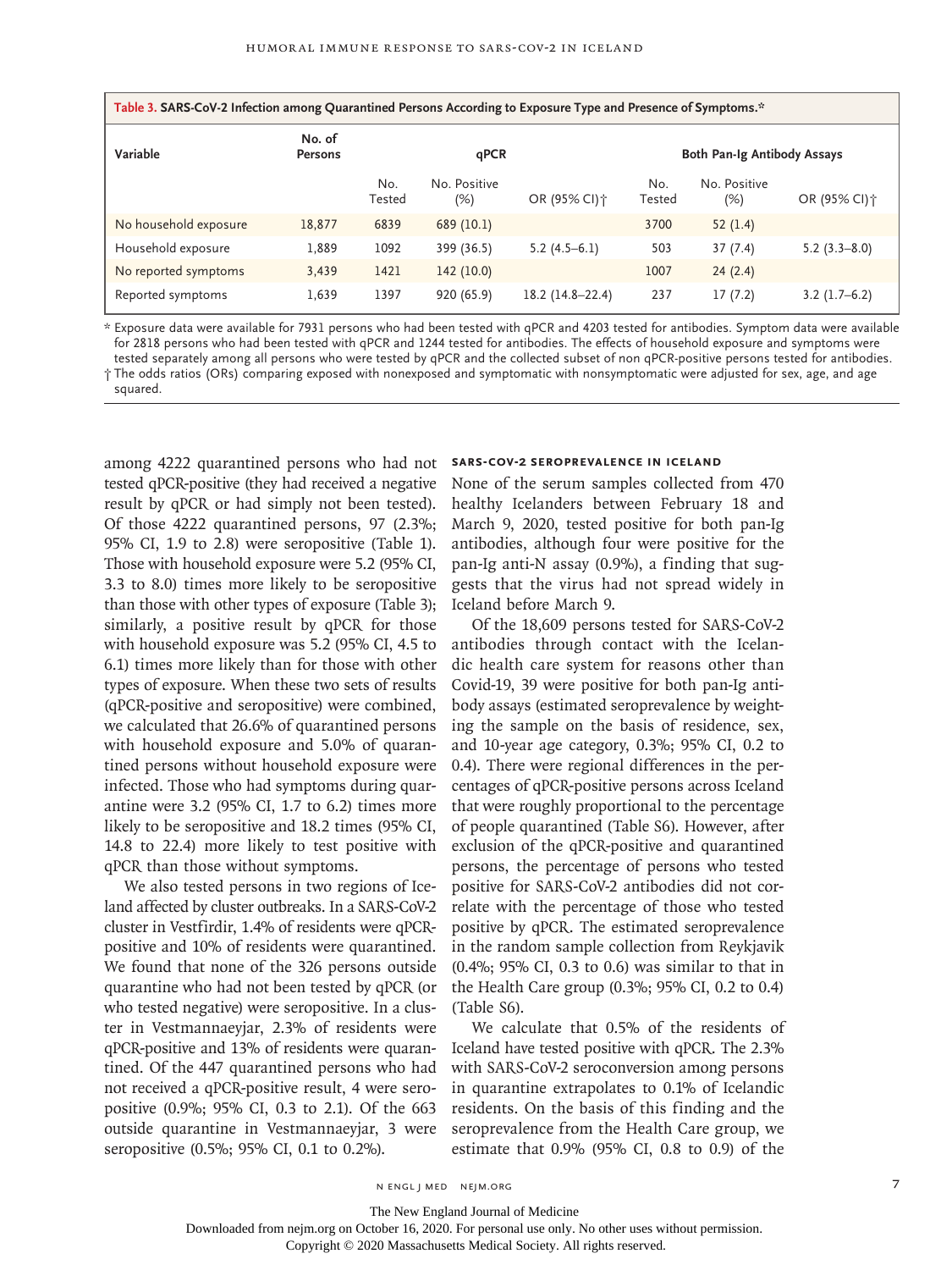population of Iceland has been infected by SARS-CoV-2. Approximately 56% of all SARS-CoV-2 infections were therefore diagnosed by qPCR, 14% occurred in quarantine without having been diagnosed with qPCR, and the remaining 30% of infections occurred outside quarantine and were not detected by qPCR.

# **Deaths from Covid-19 in Iceland**

In Iceland, 10 deaths have been attributed to Covid-19, which corresponds to 3 deaths per 100,000 nationwide. Among the qPCR-positive cases, 0.6% (95% CI, 0.3 to 1.0) were fatal. Using the 0.9% prevalence of SARS-CoV-2 infection in Iceland as the denominator, however, we calculate an infection fatality risk of 0.3% (95% CI, 0.2 to 0.6). Stratified by age, the infection fatality risk was substantially lower in those 70 years old or younger (0.1%; 95% CI, 0.0 to 0.3) than in those over 70 years of age (4.4%; 95% CI, 1.9 to 8.4) (Table S7).

# **Age, Sex, Clinical Characteristics, and Antibody Levels**

SARS-CoV-2 antibody levels were higher in older people and in those who were hospitalized (Table 4, and Table S8 [described in Supplementary Appendix 1 and available in Supplementary Appendix 2]). Pan-Ig anti–S1-RBD and IgA anti-S1 levels were lower in female persons. Of the preexisting conditions, and after adjustment for multiple testing, we found that body-mass index, smoking status, and use of antiinflammatory medication were associated with SARS-CoV-2 antibody levels. Body-mass index correlated positively with antibody levels; smokers and users of antiinflammatory medication had lower antibody levels. With respect to clinical characteristics, antibody levels were most strongly associated with hospitalization and clinical severity, followed by clinical symptoms such as fever, maximum temperature reading, cough, and loss of appetite. Severity of these individual symptoms, with the exception of loss of energy, was associated with higher antibody levels.

# Discussion

We estimate that during the first wave of the SARS-CoV-2 pandemic, the incidence of infection in Iceland was 0.9% (95% CI, 0.8 to 0.9) and the infection fatality risk was 0.3% (95% CI, 0.2 to 0.6). Our estimate of the infection fatality risk is lower than but consistent with estimates described by others.<sup>6-8</sup> We estimate that of the infected persons, 56% had cases previously diagnosed by qPCR, 14% had been in quarantine (but either had not been qPCR-tested or had tested negative), and 30% neither were known to be qPCR-positive nor had been placed in quarantine. We therefore conclude that, despite extensive screening by qPCR, a substantial fraction of infections were not detected, which indicates that many infected persons did not have substantial symptoms.

The case fatality risk is straightforward to estimate but may differ across countries and over time. An accurate calculation of infection fatality risk requires an accurate estimate of the number of infections, both diagnosed and undiagnosed. In Iceland, the high percentage of infections identified through qPCR (56%) as compared with that of other countries (for example, approximately 9% in Spain<sup>4</sup>) renders a commensurately accurate estimate of the total number of infections.

Each of the pan-Ig SARS-CoV-2 antibody assays that we used has high specificity (99.8%, according to the manufacturers' literature), which raises the question of whether using a single pan-Ig assay would have sufficed. One sample obtained in 2017 was positive on only one pan-Ig antibody assay, a finding that supports the use of two separate assays to determine seroprevalence, if the infection rate is below 1%, as in Iceland.

By April 30, a total of 20,766 Icelanders had been placed in quarantine. Of the 1797 Icelanders who tested positive by qPCR, 1088 (61%) were in quarantine when tested. Despite substantial qPCR testing of persons in quarantine, 2.3% of persons in quarantine who did not receive qPCRpositive result (i.e., a diagnosis of infection) developed SARS-CoV-2 antibodies. Household exposure was more likely to lead to infection than other types of exposure, which suggests that people who share a household with an infected person should not have contact during quarantine and that contacts of household members should be quarantined. Seroprevalence in the two regional hot spots (Vestfirdir and Vestmannaeyjar) was absent or low outside quarantine, which indicates that most infections were detected by qPCR screening and that quarantine, social distancing, contact tracing, and limits on

8 N ENGL J MED NEJM.ORG

The New England Journal of Medicine

Downloaded from nejm.org on October 16, 2020. For personal use only. No other uses without permission.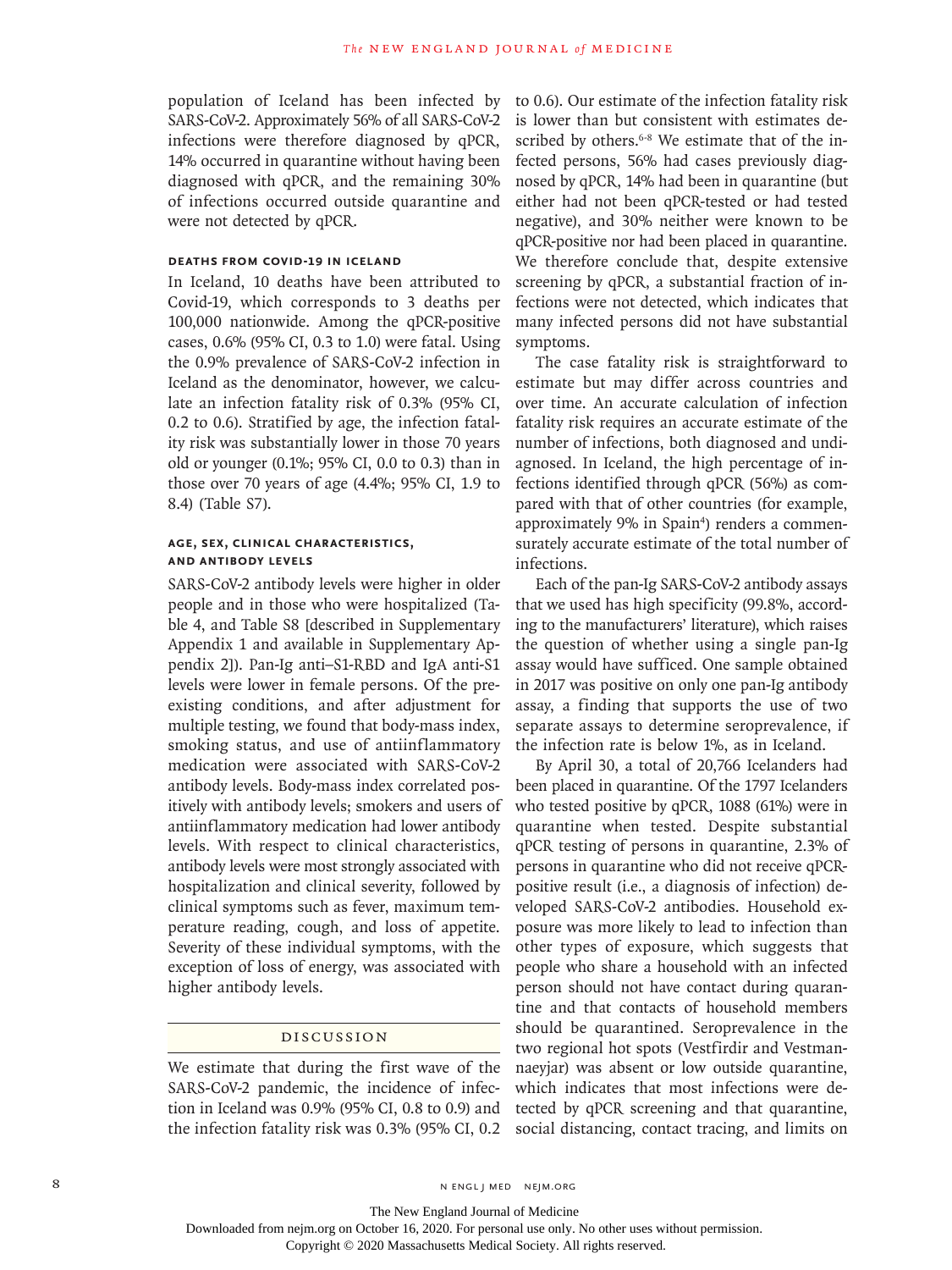|                                       |                   | Table 4. Association of Existing Conditions and Covid-19 Severity with SARS-CoV-2 Antibody Levels among Recovered Persons.*                                                                                                                                                                                                                                                                                                                                                                                                                                           |                                                          |                                                                                                                                                                                                                                    |                                                                |                                                                   |                                            |
|---------------------------------------|-------------------|-----------------------------------------------------------------------------------------------------------------------------------------------------------------------------------------------------------------------------------------------------------------------------------------------------------------------------------------------------------------------------------------------------------------------------------------------------------------------------------------------------------------------------------------------------------------------|----------------------------------------------------------|------------------------------------------------------------------------------------------------------------------------------------------------------------------------------------------------------------------------------------|----------------------------------------------------------------|-------------------------------------------------------------------|--------------------------------------------|
| Variable                              | Persons<br>No. of | Log (Pan-Ig Anti-N)<br>(95% CI)                                                                                                                                                                                                                                                                                                                                                                                                                                                                                                                                       | Pan-Ig Anti-S1-RBD<br>(95% CI)                           | gG Anti-N<br>$(95%$ CI)                                                                                                                                                                                                            | IgM Anti-N<br>$(95%$ CI)                                       | IgG Anti-S1<br>(95% Cl)                                           | IgA Anti-S1<br>(95% C1)                    |
| Change in levels per<br>10 yr of life | 1215              | $0.15$ (0.11 to $0.18$ ) <sup>+</sup>                                                                                                                                                                                                                                                                                                                                                                                                                                                                                                                                 | 0.10(0.07 to 0.14)                                       | $0.22$ (0.19 to $0.25$ ) <sup>+</sup>                                                                                                                                                                                              | $0.04(0.01 to 0.08)$ #                                         | 0.15(0.09 to 0.20)                                                | $0.15 (-0.05 to 0.34)$                     |
| Female sex                            | 1215              | $-0.09$ $(-0.20$ to $0.02)$                                                                                                                                                                                                                                                                                                                                                                                                                                                                                                                                           | $-0.24$ $(-0.35$ to $-0.13)$ $\left[\frac{13}{2}\right]$ | $-0.11$ $(-0.22$ to 0.00)                                                                                                                                                                                                          |                                                                | $-0.04 (-0.15 to 0.07) -0.09 (-0.15 to -0.03)$ #                  | $-0.09$ $(-0.12$ to $-0.06$ ] <sup>+</sup> |
| Body-mass index                       | 542               | $0.03$ (0.02 to 0.05)                                                                                                                                                                                                                                                                                                                                                                                                                                                                                                                                                 | $0.02(0.00 to 0.03)$ #                                   | $0.02$ (0.01 to 0.04) $\ddot{x}$                                                                                                                                                                                                   |                                                                | $0.02(0.00 to 0.03)$ $\ddagger$ 0.03 (0.01 to 0.06) $\ddagger$    | $0.03$ $(0.00 \text{ to } 0.07)$           |
| Smoker                                | 1200              | $-0.58 (-0.83 to -0.32)$                                                                                                                                                                                                                                                                                                                                                                                                                                                                                                                                              |                                                          | $-0.59(-0.85 \text{ to } -0.32)$ $-0.62(-0.87 \text{ to } -0.36)$ $-0.45 \text{ to } 0.03$ ) $-0.58(-0.82 \text{ to } -0.34)$                                                                                                      |                                                                |                                                                   | $-0.58 (-0.84 to -0.32)$                   |
| Antiinflammation<br>medication        | 538               | $-0.36$ $(-0.61$ to $-0.12)$ $\ddagger$                                                                                                                                                                                                                                                                                                                                                                                                                                                                                                                               |                                                          | $-0.37$ $(-0.62$ to $-0.12)$ $\ddagger$ $-0.35$ $(-0.59$ to $-0.11)$ $\ddagger$ $-0.02$ $(-0.23$ to $0.20)$ $-0.36$ $(-0.66$ to $-0.06)$ $\ddagger$ $-0.36$ $(-0.53$ to $-0.19)$ $\S$                                              |                                                                |                                                                   |                                            |
| Hospitalization                       | 1215              | $-0.09$ $(-0.20$ to $0.02)$                                                                                                                                                                                                                                                                                                                                                                                                                                                                                                                                           | $-0.24$ $(-0.35$ to $-0.13)$ $-0.11$ $(-0.22$ to 0.00)   |                                                                                                                                                                                                                                    |                                                                | $-0.04$ $(-0.15$ to 0.07) $-0.09$ $(-0.15$ to $-0.03)$ $\ddagger$ | $-0.09$ $(-0.12$ to $-0.06)$ $\uparrow$    |
| Maximum clinical<br>stage             | 1215              | 0.19(0.11 to 0.27)                                                                                                                                                                                                                                                                                                                                                                                                                                                                                                                                                    | $0.23$ (0.15 to 0.31) <sup>+</sup>                       | $0.28$ (0.20 to 0.36) $\dagger$                                                                                                                                                                                                    |                                                                | $0.10$ (0.02 to $0.17$ ); 0.19 (0.14 to 0.24);                    | 0.19(0.09 to 0.28)                         |
| Temperature                           | 401               | 0.40(0.20 to 0.59)                                                                                                                                                                                                                                                                                                                                                                                                                                                                                                                                                    | $0.43$ (0.23 to 0.63) §                                  | $0.48$ (0.29 to 0.68) §                                                                                                                                                                                                            | $0.17 (-0.01 to 0.35)$                                         | 0.40(0.24 to 0.55)                                                | $0.40$ (0.13 to 0.66) $\ddagger$           |
| Maximum tempera-<br>ture              | 269               | 0.37(0.23 to 0.51)                                                                                                                                                                                                                                                                                                                                                                                                                                                                                                                                                    | $0.44$ (0.29 to 0.58) $\uparrow$                         | $0.43$ (0.29 to 0.57) $\uparrow$                                                                                                                                                                                                   | $0.21(0.09 to 0.34)$ $\ddagger$ 0.37 (0.24 to 0.49) $\ddagger$ |                                                                   | $0.37(0.18 to 0.55)$ #                     |
| Loss of energy                        | 545               | $-0.20(-0.29$ to $-0.11$ )                                                                                                                                                                                                                                                                                                                                                                                                                                                                                                                                            |                                                          | $-0.17$ $(-0.26$ to $-0.08)$ ; $-0.27$ to $-0.20$ $(-0.20$ to $0.06)$ $-0.20$ $(-0.36$ to $-0.36$ to $-0.36$ to $-0.36$ to $-0.36$ to $-0.36$ to $-0.36$ to $-0.36$ to $-0.36$ to $-0.36$ to $-0.36$ to $-0.36$ to $-0.36$ to $-0$ |                                                                |                                                                   | $-0.20$ $(-0.35$ to $-0.05)$ #             |
| Cough                                 | 422               | $0.13(0.02 to 0.23)$ #                                                                                                                                                                                                                                                                                                                                                                                                                                                                                                                                                | 0.15(0.05 to 0.26)                                       | 0.21(0.11 to 0.31)                                                                                                                                                                                                                 |                                                                | 0.13 (0.04 to 0.22) $\ddagger$ 0.13 (0.06 to 0.20) $\ddagger$     | $0.13$ (0 to 0.26)                         |
| Loss of appetite                      | 420               | $0.14(0.06 to 0.23)$ #                                                                                                                                                                                                                                                                                                                                                                                                                                                                                                                                                | $0.14$ (0.05 to 0.22) $\ddot{x}$                         | $0.20$ (0.12 to $0.29$ ) $\dagger$                                                                                                                                                                                                 | $0.10$ (0.02 to $0.17$ ) $\ddagger$ 0.14 (0.07 to 0.21) $\S$   |                                                                   | $0.14 (-0.07 to 0.35)$                     |
|                                       |                   | recovered persons with at least one antibody measurement. Of these, 545 persons answered an online questionnaire. The effects are expressed in number of standard deviations of the<br>Shown are significant associations after adjustment for multiple testing (see Table S8 [described in Supplementary Appendix 1 and available in Supplementary Appendix 2] for a com-<br>plete list of results). All associations except the age and sex associations were adjusted for age, age squared, sex, and time since diagnosis. Information was available on up to 1215 |                                                          |                                                                                                                                                                                                                                    |                                                                |                                                                   |                                            |

recovered persons with at least one antibody measurement. Of these, 545 persons answered an online questionnaire. The effects are expressed in number of standard deviations of the corresponding antibody assay.

† P<10<sup>−6</sup>.<br>‡P<0.05.<br>∮ P<1.3×  $t$  P<0.05.

 P<1.3×10−4 after adjustment for multiple testing ¶Data are from an online questionnaire.

9

The New England Journal of Medicine

n engl j med nejm.org

Downloaded from nejm.org on October 16, 2020. For personal use only. No other uses without permission.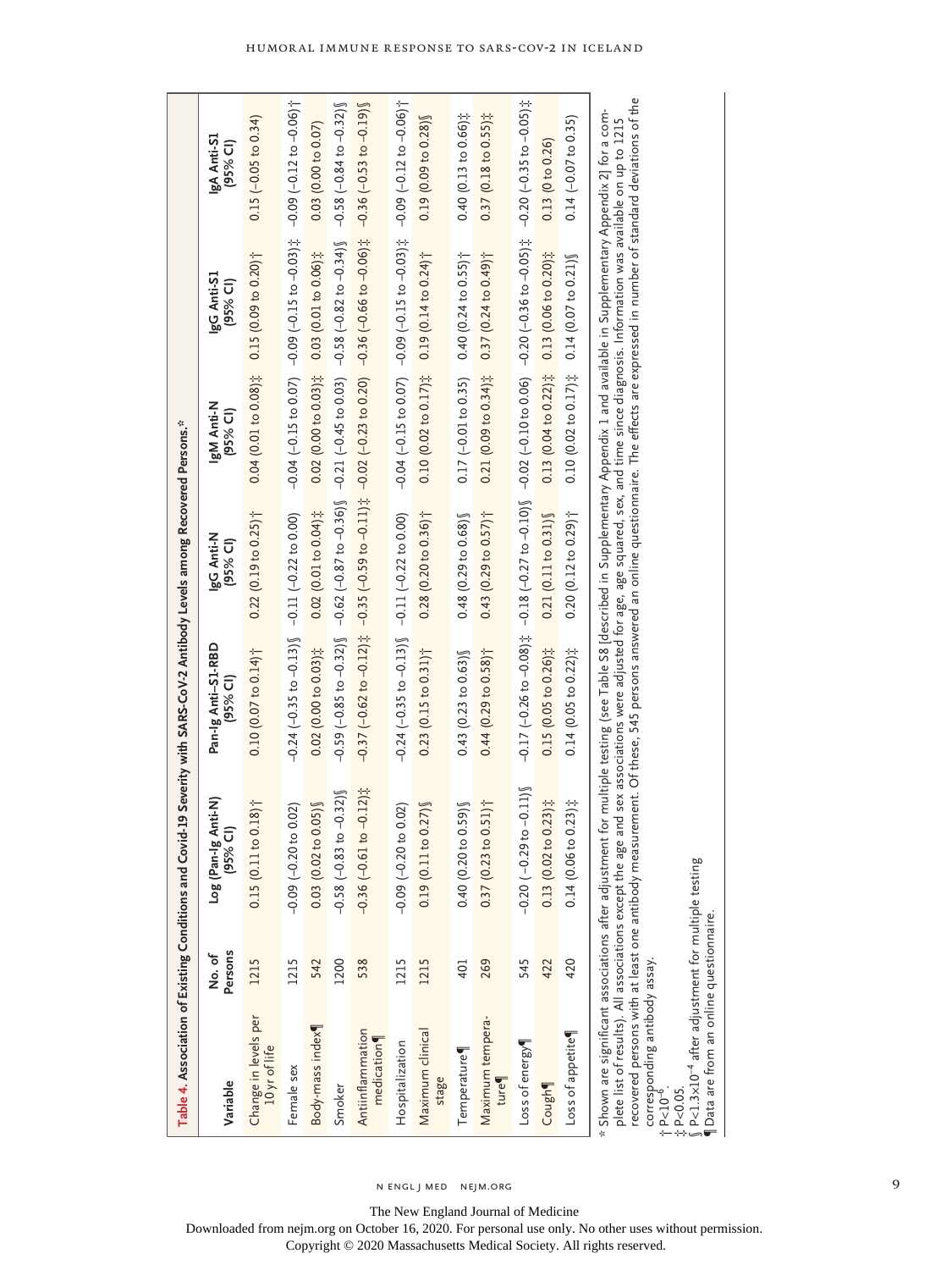public gatherings were effective in limiting spread.

Over 90% of qPCR-positive persons tested positive with both pan-Ig SARS-CoV-2 antibody assays and remained seropositive 120 days after diagnosis, with no decrease of antibody levels as detected by the two pan-Ig assays. We observed some diminution of antibody titer with some of the single-Ig assays. Previous smaller studies reported reduction of IgG antibodies against the N protein and a peptide representing the S protein within 21 to 28 days<sup>5</sup> and against trimeric S protein within 56 days<sup>14</sup> after a positive test by qPCR. These discrepancies may be explained partly by differences in the specificity and sensitivity of the assays used as well as differences in the design and performance of the semiquantitative assays used, including the antigen targeted and the analytic sensitivity and range, as well as differences in the study populations. For example, because of widespread qPCR testing and screening, it is likely that the Icelandic qPCRpositive persons were healthy, as compared with the participants in other studies. Repeated SARS-CoV-2 exposure is unlikely to affect the persistence of antibody levels in Iceland, given the low prevalence of infection. Comparative studies using validated quantitative SARS-CoV-2 antibody assays are needed; those described in the published literature are based on small sample sizes.<sup>9-12</sup>

Of the 22 recovered persons who had a negative result (using the combined pan-Ig antibody tests) for an early sample and who had another sample tested at least a month later, 19 (86%) received a second negative result. Thus, either some persons infected by SARS-CoV-2 produce no antibodies or undetectable levels of antibodies reactive to the S1 and N proteins, even 3 months after infection, or some qPCR delivered false positive results.

Among recovered persons, antibody levels are higher in older persons and in those more severely affected by SARS-CoV-2 infection. Women, who tend to become less sick than men, had lower antibody levels in two spike protein antibody assays. SARS-CoV-2 antibody levels were lower in smokers. Smoking increases the probability of severe Covid-19 illness among young adults,15 and smoking has been reported to increase the expression of ACE2,16 the receptor for cellular entry of the SARS-CoV-2 virus.

The humoral immune response is critical for the clearance of cytopathic viruses and is generally important for the prevention of viral reinfection.17 A relationship between a humoral immune response to SARS-CoV-2 infection and protection against reinfection by this virus has been shown in rhesus macaques $18$  but has yet to be established in humans. Regardless of the relationship or lack thereof between seropositivity against SARS-CoV-2 and protection against reinfection, the low SARS-CoV-2 antibody seroprevalence in Iceland indicates that the Icelandic population is vulnerable to a second wave of infection.

Disclosure forms provided by the authors are available with the full text of this article at NEJM.org.

#### **Appendix**

The New England Journal of Medicine

The authors' full names and academic degrees are as follows: Daniel F. Gudbjartsson, Ph.D., Gudmundur L. Norddahl, Ph.D., Pall Melsted, Ph.D., Kristbjorg Gunnarsdottir, M.Sc., Hilma Holm, M.D., Elias Eythorsson, M.D., Ph.D., Asgeir O. Arnthorsson, M.Sc., Dadi Helgason, M.D., Ph.D., Kristbjorg Bjarnadottir, Ph.D., Ragnar F. Ingvarsson, M.D., Brynja Thorsteinsdottir, B.Sc., Steinunn Kristjansdottir, B.Sc., Kolbrun Birgisdottir, B.Sc., Anna M. Kristinsdottir, M.Sc., Martin I. Sigurdsson, M.D., Ph.D., Gudny A. Arnadottir, M.Sc., Erna V. Ivarsdottir, M.Sc., Margret Andresdottir, M.Sc., Frosti Jonsson, M.Sc., Arna B. Agustsdottir, M.Sc., Jonas Berglund, Ph.D., Berglind Eiriksdottir, Run Fridriksdottir, M.Sc., Elisabet E. Gardarsdottir, Magnus Gottfredsson, M.D., Ph.D., Olafia S. Gretarsdottir, B.Sc., Steinunn Gudmundsdottir, M.Sc., Kjartan R. Gudmundsson, B.Sc., Thora R. Gunnarsdottir, B.Sc., Arnaldur Gylfason, M.Sc., Agnar Helgason, Ph.D., Brynjar O. Jensson, M.Sc., Aslaug Jonasdottir, M.Sc., Hakon Jonsson, Ph.D., Thordur Kristjansson, M.D., Ph.D., Karl G. Kristinsson, M.D., Ph.D., Droplaug N. Magnusdottir, M.Sc., Olafur T. Magnusson, Ph.D., Lovisa B. Olafsdottir, M.D., Solvi Rognvaldsson, B.Sc., Louise le Roux, M.Sc., Gudrun Sigmundsdottir, M.D., Asgeir Sigurdsson, B.Sc., Gardar Sveinbjornsson, M.Sc., Kristin E. Sveinsdottir, B.Sc., Maney Sveinsdottir, B.Sc., Emil A. Thorarensen, B.Sc., Bjarni Thorbjornsson, B.Sc., Marianna Thordardottir, Ph.D., Jona Saemundsdottir, B.Sc., S. Hjortur Kristjansson, M.D., Kamilla S. Josefsdottir, M.D., Gisli Masson, Ph.D., Gudmundur Georgsson, B.Sc., Mar Kristjansson, M.D., Alma Moller, M.D., Ph.D., Runolfur Palsson, M.D., Thorolfur Gudnason, M.D., Unnur Thorsteinsdottir, Ph.D., Ingileif Jonsdottir, Ph.D., Patrick Sulem, M.D., and Kari Stefansson, M.D., Ph.D.

The authors' affiliations are as follows: deCODE Genetics/Amgen (D.F.G., G.L.N., P.M., K.G., H.H., A.O.A., K. Bjarnadottir, B. Thorsteinsdottir, S.K., K. Birgisdottir, A.M.K., G.A.A., E.V.I., M.A., F.J., A.B.A., J.B., B.E., R.F., E.E.G., S.G., K.R.G., A.G., A.H., B.O.J., A.J., H.J., T.K., D.N.M., O.T.M., S.R., L.R., A.S., G. Sveinbjornsson, K.E.S., E.A.T., B. Thorbjornsson, J.S., G.M., G.G., U.T., I.J., P.S., K.S.), the School of Engineering and Natural Sciences (D.F.G., P.M.), the Department of Anthropology (A.H.), the BioMedical Center (K.G.K.), and the Faculty of Medicine, School of Health Sciences (M.I.S., M.G., K.G.K., R.P., U.T., I.J., K.S.), University of Iceland, Internal Medicine and Rehabilitation Services (E.E., D.H., R.F.I., M.G., L.B.O., M.K., R.P.), the Division of Anesthesia and Intensive Care Medicine (M.I.S.), and the Department of Clinical Microbiology (O.S.G., T.R.G., K.G.K., M.S.), Landspitali–the National University Hospital, and the Directorate of Health (G. Sigmundsdottir, M.T., K.S.J., A.M., T.G.), Reykjavik, and the Health Care Institution of South Iceland, Selfoss (S.H.K.) — all in Iceland.